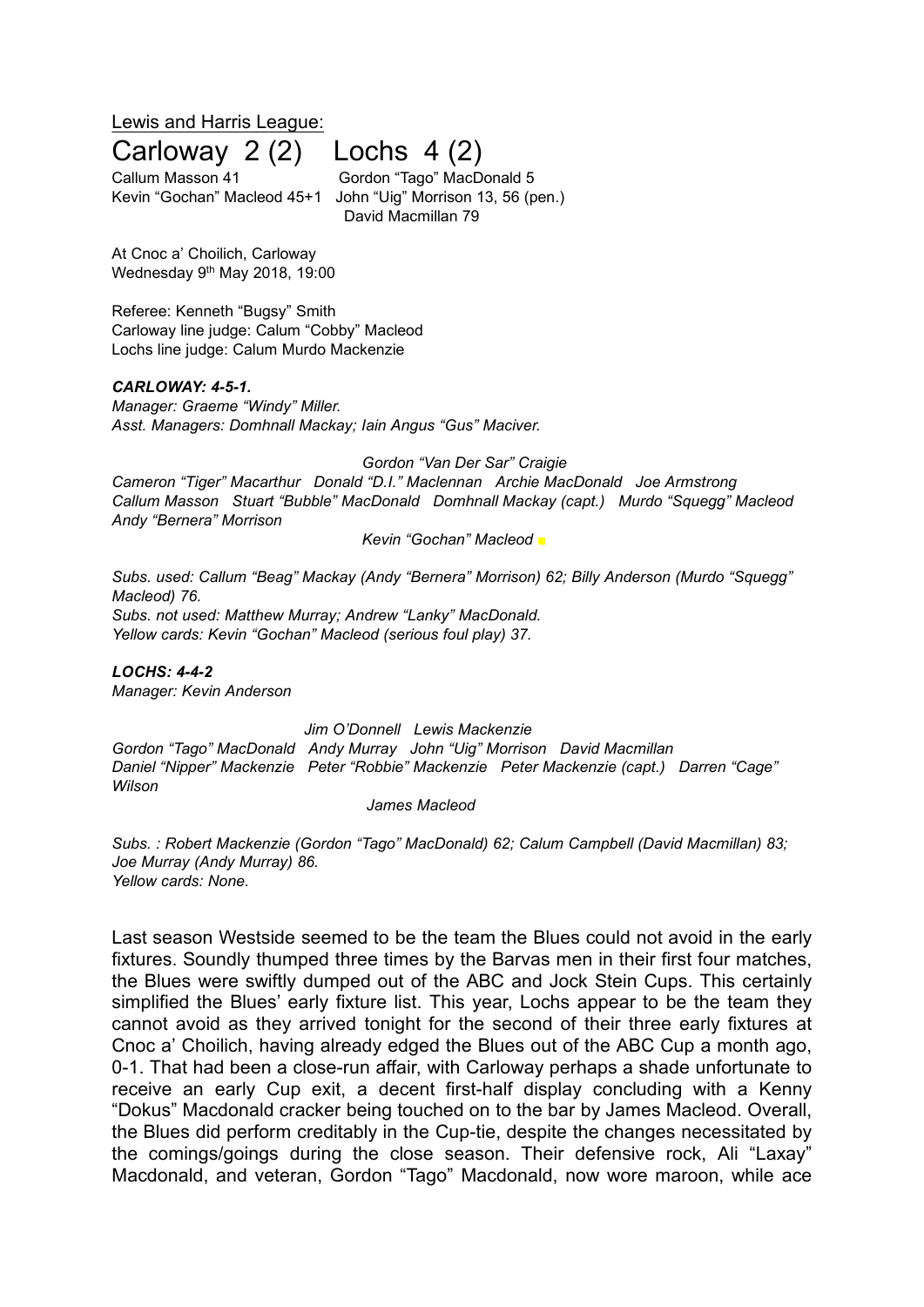strikers, Andrew "Tago" Maciver and Angus Grant, were no longer available; Donald "D.I." Maclennan was also injured that night.

Since then, of course, Carloway have plumbed the depths, 1-4 in the League at Garrabost, but recovered to progress in the Coop Cup, 4-1 versus North Uist United at Paible, and 5-0 here in the League against struggling Athletic twelve days ago. However, their best line-up, and hence a settled team, is still open to debate. Tonight, minor finessing to 27th April's squad was necessary: "Dokus" was still injured, while David Beaton, Warren Mackay, and Neil Sinclair were unavailable. Therefore, Gordon "Van Der Sar" Craigie returned in goal while Andy "Bernera" Morrison was preferred over Callum "Beag" Mackay in left midfield, allowing Kevin "Gochan" Macleod to replace Sinclair as front man.

The Dads' Army squad that faced them in maroon bristled with experience and talent, honed over the years to collect countless titles and trophies: the Mackenzie back-line - Peter; Peter "Robbie"; "Nipper" (no "Laxay") - protected the best keeper on the islands - James Macleod - while supporting a midfield that had won it all, in Macmillan; John "Uig"; "Tago"; and the best creative midfielder in Lewis and Harris, the ageless Andy Murray. Fortunately for the Blues, Angie Campbell was there only as a spectator and Robert Mackenzie risked on the bench alone. Ross Allison may have been absent, but, unfortunately, ace striker, Jim O'Donnell, wasn't.

Conditions were not conducive to controlled, creative football, in the air anyway, as a gale-force sou'easterly swept Carloway forward in chaotic style towards Macleod. Broken play punctuated the opening exchanges as both sides tried to keep the ball low and, in Carloway's case, judge the forward high breakers appropriately. Then, suddenly, after 5 minutes, Lochs stunned na Gormaich. Swift intervention by Peter M., then interplay between Murray, "Uig", and Macmillan on the centre line, saw the midfielder move forward to deliver a perfect diagonal behind Armstrong and free "Cage" to race towards the line. A low squared cross, 16 metres from the bye-line, was just ahead of O'Donnell and the covering "D.I." and MacDonald but coursed across to the far corner of the box for an unmarked "Tago" to take time to place his reverse-shot waist-high across Craigie and inside the keeper's left-hand post (**0-1**).

Three minutes later came Carloway's first opportunity when Masson, 22 metres from the bye-line, on the right touch-line, fired in a low rasping free-kick but, surprisingly, no one got a touch before Macleod held well, low in front of his goal-line. In 13 minutes more misery descended on the Blues when another rapid break sliced through an uncertain defence. Again, Lochs broke fast on the right, within their own half, with Macmillan trying to find Wilson moving into the Carloway half. Armstrong got there first but his attempted clearance whacked off John "Uig" and back behind him. Midway within his own half, the covering "D.I" moved left to clear from the approaching O'Donnell, but as he connected he lost his footing and fell, and the ball rebounded inwards behind him. As O'Donnell moved past him, he pulled the striker down, but the referee allowed the advantage as the supporting John "Uig" had arrived unmarked and, spotting Craigie who had advanced to aid "D.I.", stranded 12 metres out of goal, coolly lobbed him from 20 metres (**0-2**).

The central part of Cnoc a' Choilich was now as congested as Sauchiehall Street on a Saturday night, as "Bubble", Mackay, and "Squegg" all fought for space, head-to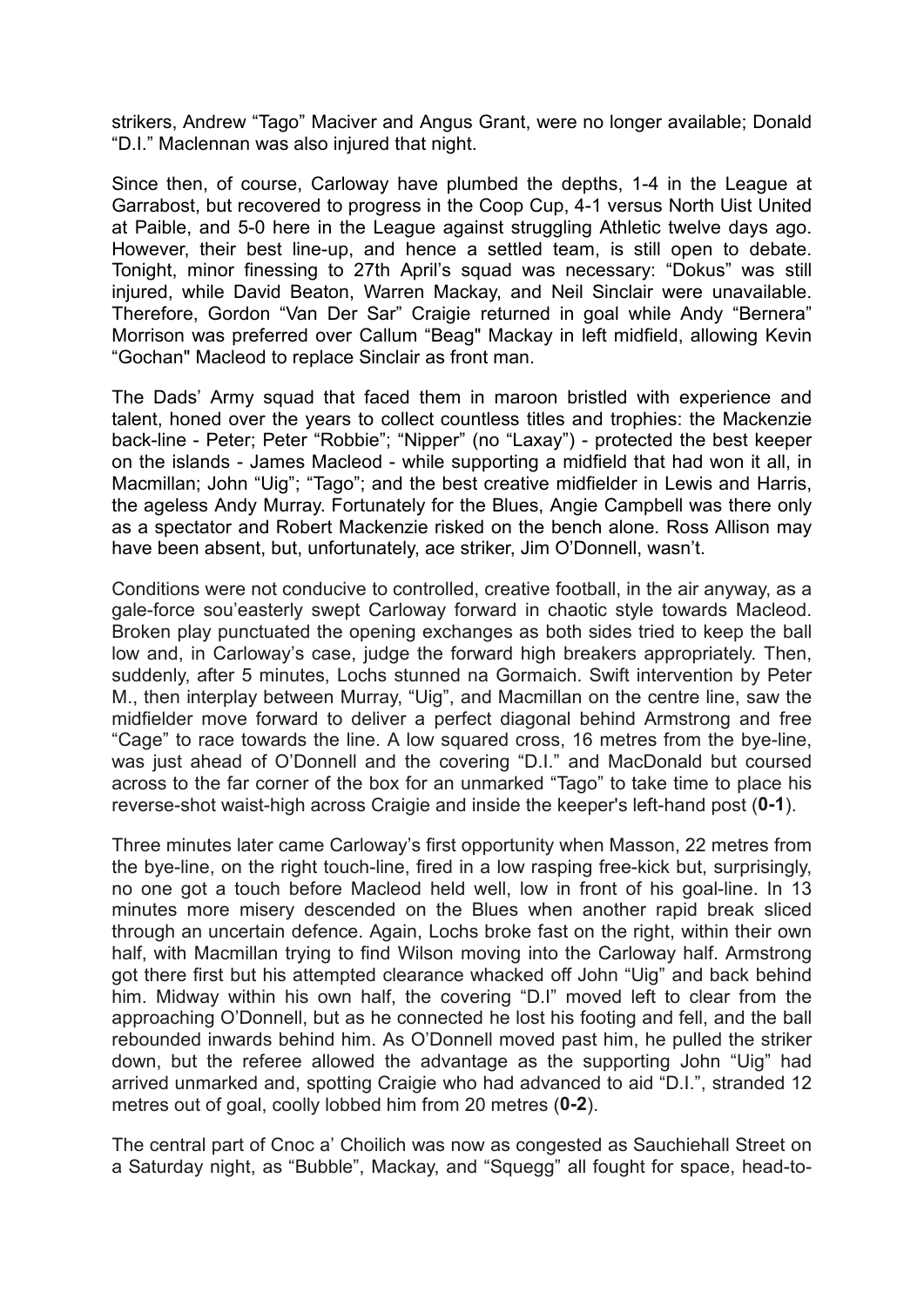head with Macmillan, John "Uig", and the pushing Peter M., while Murray roamed ubiquitously, too elusive to be pinned down by any Blue. "Tiger" also pushed forward repeatedly in support of known chance-taker, Masson, but this drew the back-line right, leaving Armstrong in uncertain territory to face the encroaching "Cage".

In 33 minutes a Peter M. free-kick, 24 metres from the bye-line, towards the left, was rebuffed in the area by Mackay and rebounded back towards the defender following up. Twenty metres from goal, just outside the left corner of the box, Mackenzie met it first-time with a blazing left-footer which would have gone through the net if it hadn't gone across goal and two metres outside "Van Der Sar's" left-hand post.

Lochs were gaining an edge but in 40 minutes the unexpected happened; a Lochs' surge was broken up in the Carloway area and the ball moved forward to Mackay, who played the early ball downfield towards the left, over the heads of the high back-line. The Mackenzies looked at the line judge as "Gochan" raced forward but "Cage" had played him on and the grateful striker sped on to the left touch-line. Sixteen metres from the line, he squared a nasty low feeder, which the arriving Masson got his right foot to in front of his marker, directly in front of goal. Macleod seemed to grasp his sharp flick but was unable to prevent the difficult ball going home (**1-2**).

In the first minute of added-on time, an astonishing turnaround was completed when the twin strikers reversed their roles. Again the long ball came forward from the edge of the Carloway box, this time heading right. Masson beat the line to roar behind "Nipper" to control the ball and cross, square, low, and hard, 16 metres from the bye-line. The racing "Gochan" easily outpaced the Mackenzies to side-foot past the helpless Macleod directly in front of goal (**2-2**).

### **Half-time: Carloway 2 Lochs 2**

The conversations over the half-time Bovril must have been interesting in both dressing-rooms. Lochs appeared to have had the game under control, as Carloway struggled to settle at the back and gain a grip in midfield. Then, suddenly, in a 5 minute period, the home side managed to harness the wind effectively - twice, a feat that had eluded them for the previous 40 minutes.

How well would the sides dealt with the conditions reversed? Immediately, David Macmillan answered that question with a perfectly floated right-footer from just inside the Carloway half, on the left touch-line. The inviting diagonal was met expertly by O' Donnell on the central edge of the box, but his header was a shade too high and wide of Craigie's right-hand junction of bar and post.

Moments later, a combined drive through the centre by Mackay and "Bubble" saw both players' paths blocked and as they tried to dig the ball out of the ruck, the ball ricocheted right, and was chased by "Gochan". Sixteen metres from the right touchline, he whipped it back, square leftwards across goal. "Bubble" momentarily had a clear sight of goal, but his thumping low drive raced a metre outside Macleod's lefthand drive.

Just as the game appeared about to hot up as a contest, the home side were suddenly deflated by a curious decision. In 56 minutes a Lochs attack was broken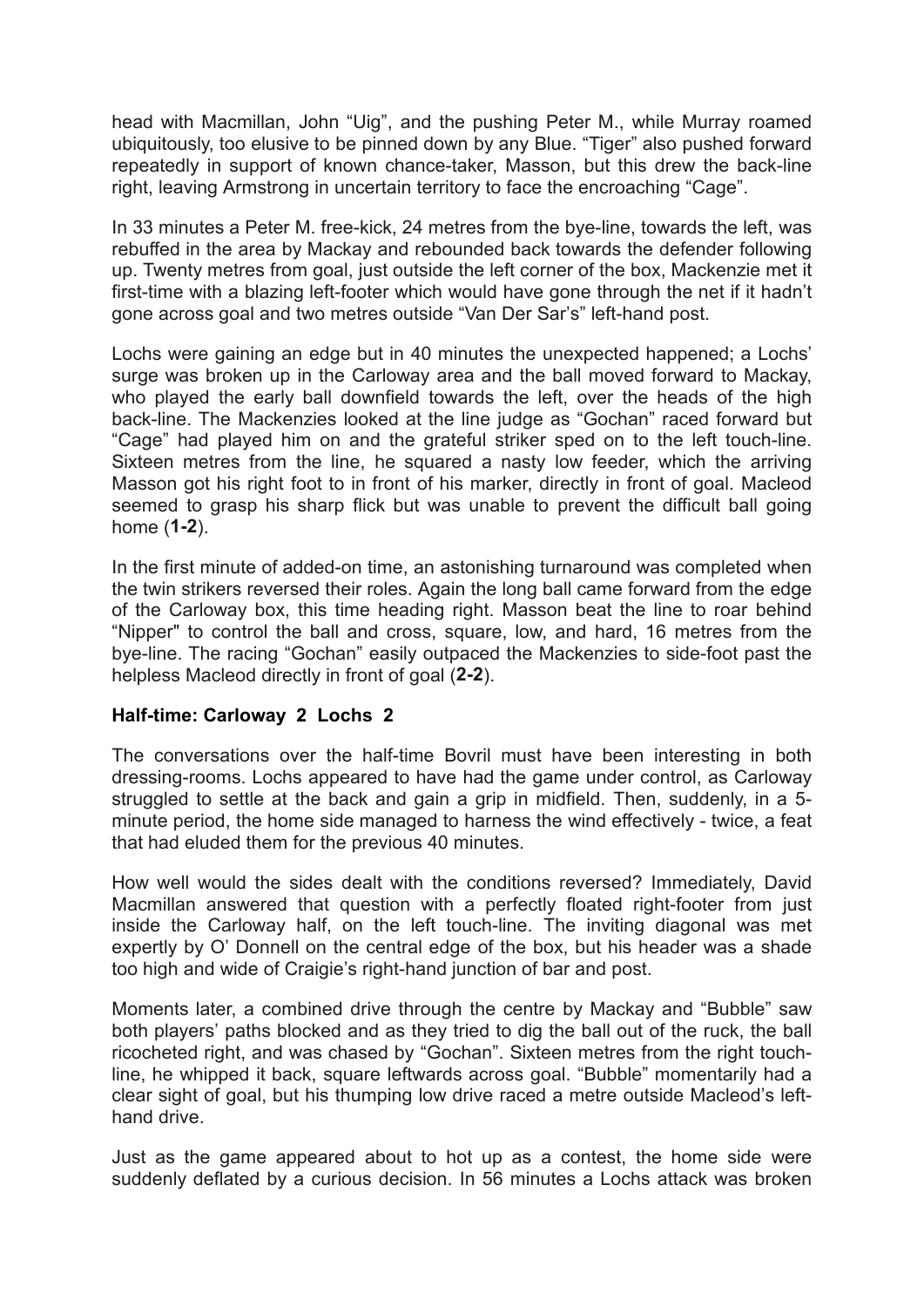up on the central fringe of the Carloway box and as Mackay and O'Donnell competed with raised legs for the breaking ball, the whistle went. Everyone froze, unsure of what had been awarded. First, it looked like a foul given to the Blues, then the Lochs, then realization dawned that the referee was pointing to the spot. Apparently, it was for dangerous play by Mackay, showing his studs in the challenge. Oops!. However, John "Uig" asked no questions and as Craigie chose left, whacked a perfect strike deep into his right-hand corner (**2-3**).

It was a body blow to the home side but they responded in 61 minutes when a MacDonald free-kick, 22 metres out on the left corner of the Lochs' box, was lifted carefully over the wall, only to be read comfortably by Macleod, high under his central bar.

Lochs next threatened in 71 minutes when a fierce O'Donnell free-kick from the right touchline, 22 metres from the bye-line, came rocketing in on "Van Der Sar" but he successfully pushed it over his bar. The first corner from the Lochs left was repulsed but the second was met square-on by O'Donnell in the centre, 12 metres from goal, but his bullet header zoomed a couple of feet over the left side of the bar.

Three minutes later Lady Fortune almost delivered a surprise equalizer for the Blues. Mackay won the ball in the centre circle and played it straight forward to the charging "Bubble". He was crowded out in the centre by the Mackenzies and John "Uig", but managed to trick his way cleverly to the right. He made 16 metres from the byeline, then whipped round to deliver a square ball across goal. However, a heavy deflection off Peter "Robbie" spun the ball inward to the top corner of the near-side of goal. An alert Macleod reacted instinctively and just managed to paw the ball for a corner at the last moment.

Nevertheless, the contest was all over five minutes later when an over-committed Carloway, chasing a late equalizer, were once more caught out at the back. A sudden break out of defence saw "Cage" progress down the right touch-line in his own half and pick out Mackenzie on the centre-line. He side-stepped Armstrong inwards and his whipped diagonal forward went beyond a lunging "D.I." to reach O'Donnell, bursting unhindered through the centre. "Van Der Sar" was out like a flash and reacted brilliantly, low down to his left, to push away the striker's low drive from 20 metres. However, the supporting Macmillan was first to the loose ball and calmly swept it high into the unguarded net (**2-4**).

Two minutes later the evening almost darkened further for the Blues when Robert Mackenzie, midway within the Carloway half, on the left touch-line, moved in square off "Tiger", then past Anderson, before whipping round suddenly to thump a wicked low right-footer against the base of Craigie's post from 20 metres.

Carloway's final hurrah came in 83 minutes when an Anderson free-kick, midway within the Lochs half and 10 metres in from the touch-line, led to an incredible melèe around the Maroons' penalty spot, before being booted clear, then returned high towards the right by "D.I." Masson controlled it expertly towards Macleod's left-hand post, 12 metres out, feinted this way and that, then stepped to his marker's right, before placing a careful right-footer across Macleod but, unfortunately, a foot outside the far post.